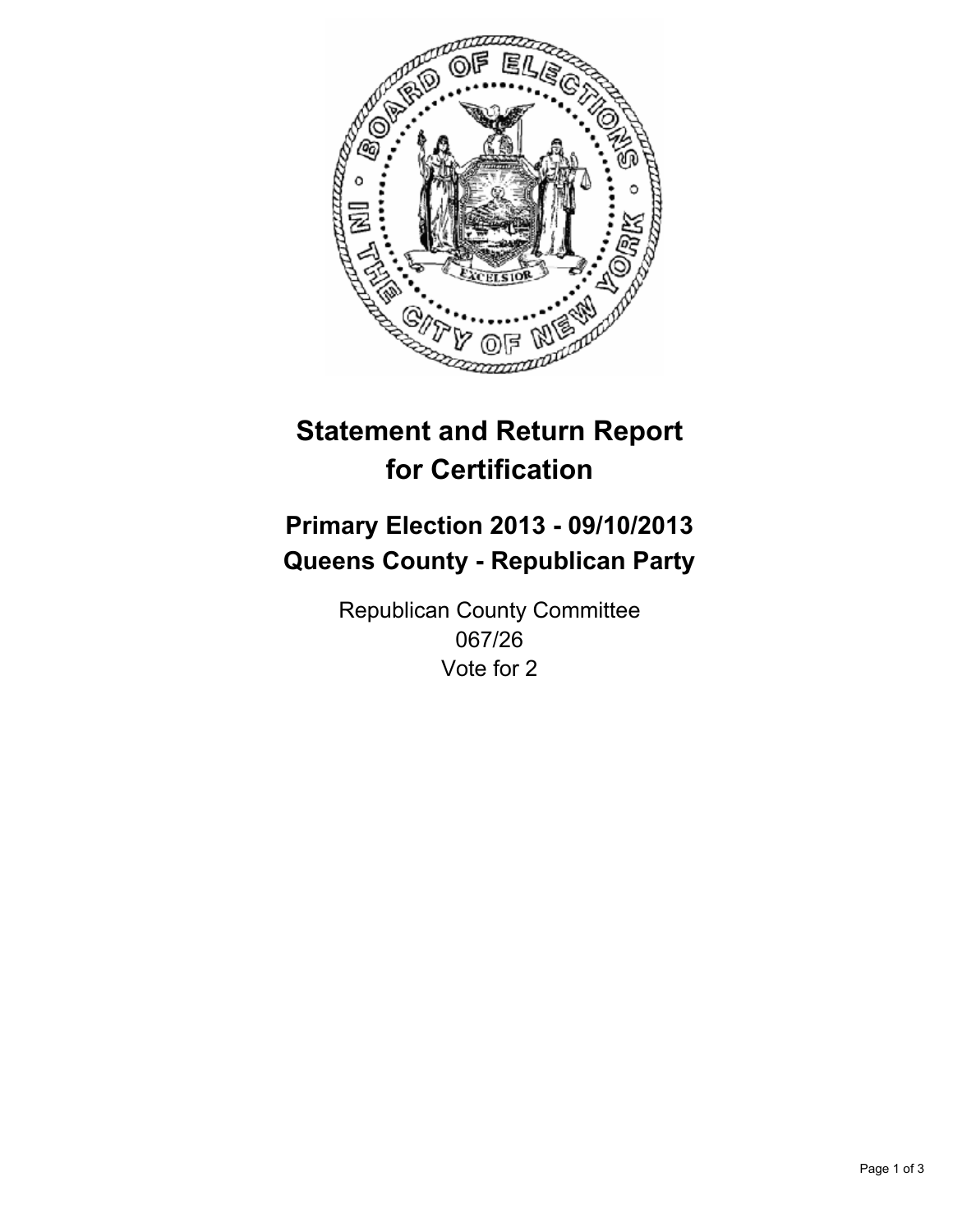

## **Assembly District 26**

| <b>EMERGENCY</b>     | 0  |
|----------------------|----|
| ABSENTEE/MILITARY    | 3  |
| <b>FEDERAL</b>       | 0  |
| SPECIAL PRESIDENTIAL | 0  |
| <b>AFFIDAVIT</b>     | 0  |
| NANCY A. CATALANOTTO | 13 |
| KIRNANJA JOE         | 5  |
| ANNA BRANDT          |    |
| <b>Total Votes</b>   | 19 |